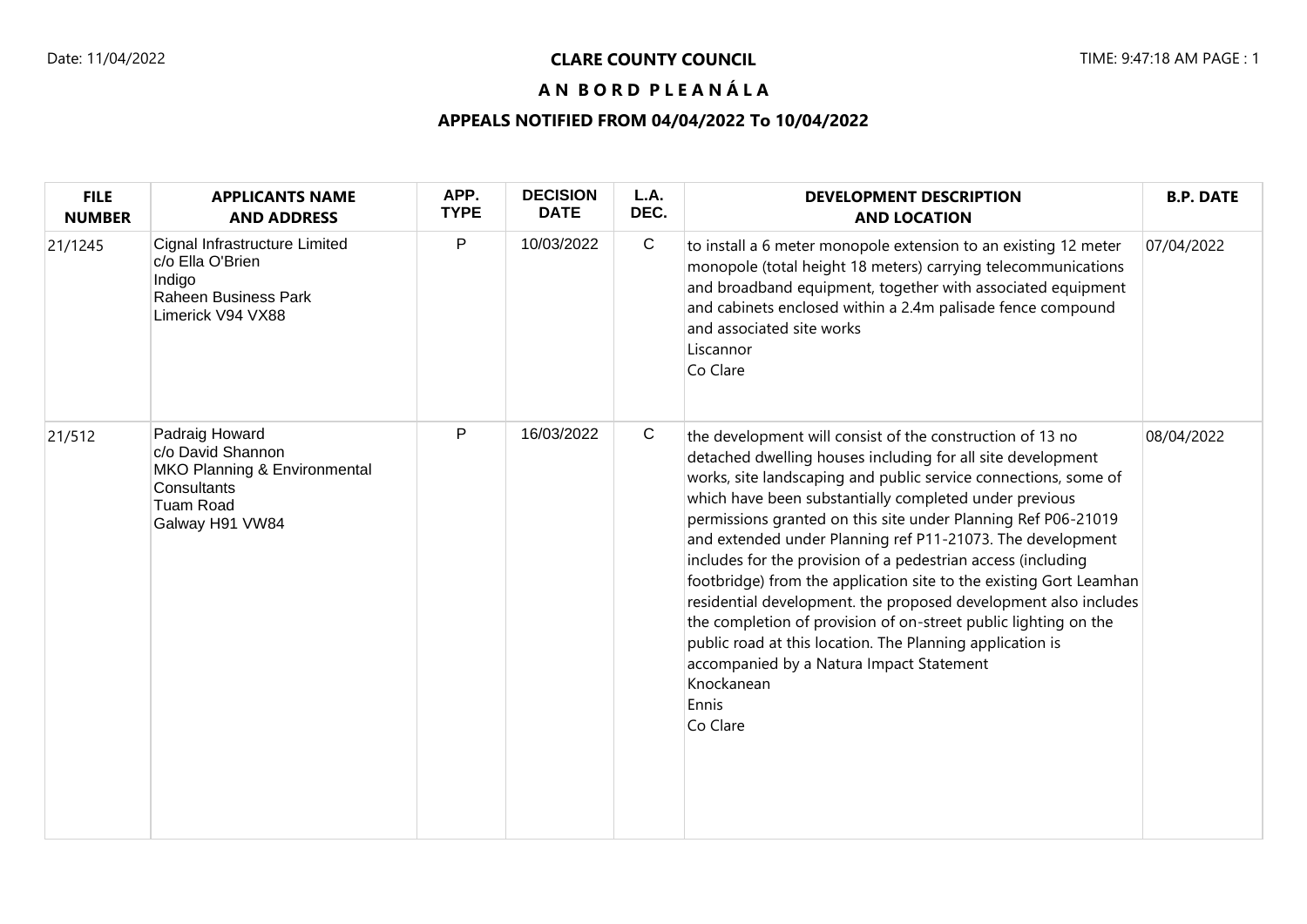# **A N B O R D P L E A N Á L A**

### **APPEALS NOTIFIED FROM 04/04/2022 To 10/04/2022**

| 21/599 | Leadlane (Drumbiggle Ltd)<br>c/o Pamela Harty MKO<br><b>Tuam Road</b><br>Galway<br><b>H91 VW84</b>                   | P            | 11/03/2022 | $\mathsf{C}$ | for development at this site on lands to the west of Pairc na Coille 05/04/2022<br>Retirement Village, in the townland of Drumbiggle, Ennis, County<br>Clare. The development will consist of: 1) Construction of 58 no.<br>residential units comprising: 10 no. four-bed houses, 26 no. three-<br>bed houses, and 22 duplex units comprising 11 no. two-bed<br>ground floor apartment units with 11 no. three-bed house units<br>above. 2) Alterations and upgrade to the existing access road to<br>provide additional footpath, cycle paths and raised traffic tables.<br>3) Shared communal and semi-private open space, car and<br>bicycle parking, bin stores, site landscaping/boundary treatment<br>works and public lighting. 4) Provision of all associated surface<br>water and foul drainage services and all associated site<br>development works. The application is accompanied by a Natura<br>Impact Statement (NIS)<br>Drumbiggle<br>Ennis<br>Co Clare |            |
|--------|----------------------------------------------------------------------------------------------------------------------|--------------|------------|--------------|-------------------------------------------------------------------------------------------------------------------------------------------------------------------------------------------------------------------------------------------------------------------------------------------------------------------------------------------------------------------------------------------------------------------------------------------------------------------------------------------------------------------------------------------------------------------------------------------------------------------------------------------------------------------------------------------------------------------------------------------------------------------------------------------------------------------------------------------------------------------------------------------------------------------------------------------------------------------------|------------|
| 22/17  | Thomas John Gallagher<br>c/o Hughes Planning and<br><b>Developments Consultants</b><br>85 Merrion Square<br>Dublin 2 | $\mathsf{R}$ | 08/03/2022 | $\mathsf{C}$ | is sought for the relocation of the driveway and entrance<br>approved under Reg. Ref. P17/363 with RETENTION permission<br>sought for the entrance gateway and piers (approximately 4.3<br>metres in height comprising a steel gate) including 2 no.<br>pedestrian steel gates and associated painted render finish to wall<br>and piers<br>Horse Island<br>Kilbaha South Tld<br>Kilrush, Co Clare (V15 AW82)                                                                                                                                                                                                                                                                                                                                                                                                                                                                                                                                                           | 05/04/2022 |